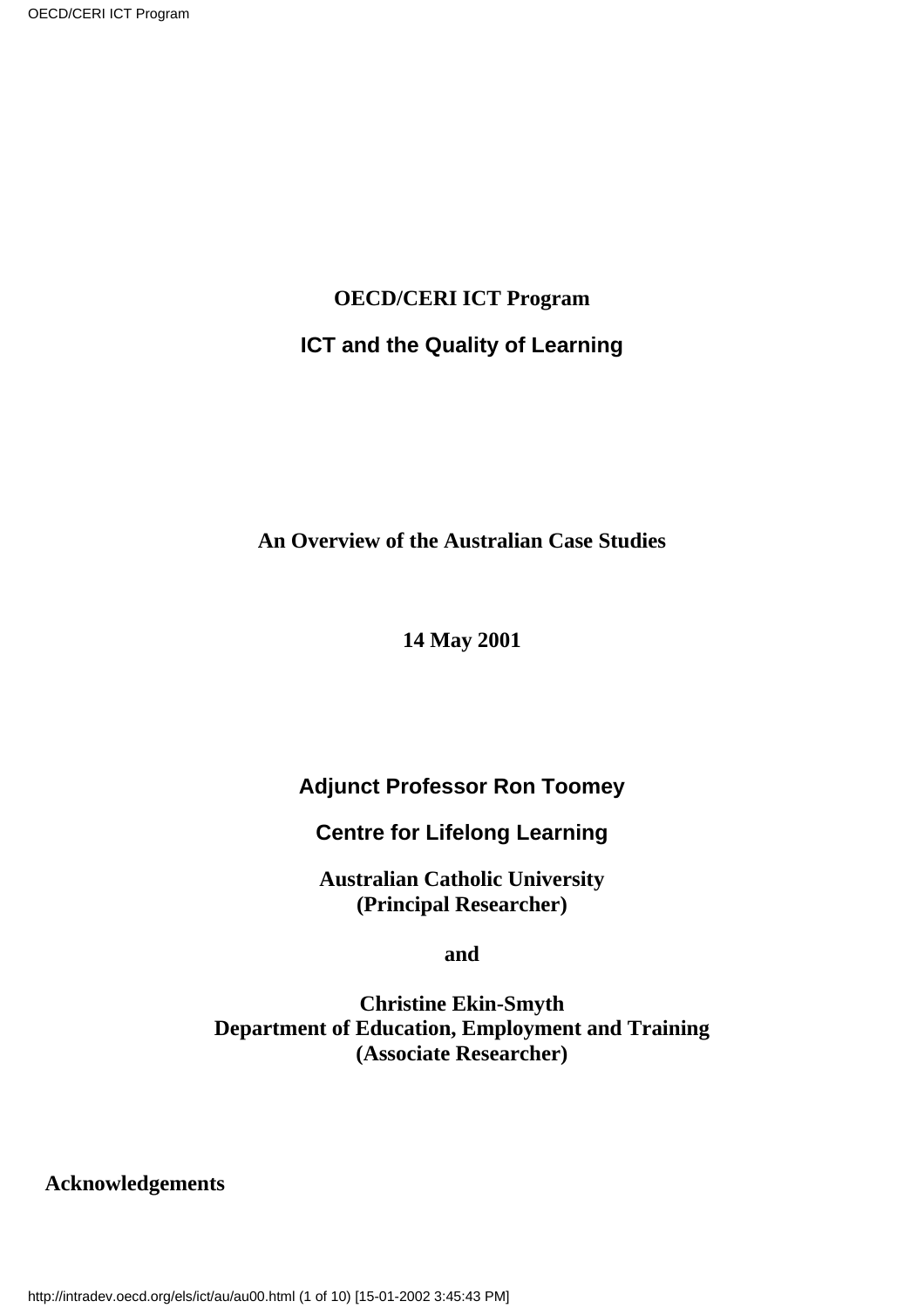The cooperation of the staff, students and parents of Bendigo Senior Secondary College and Glen Waverley Secondary College is gratefully acknowledged. They participated enthusiastically in the study despite so much of the data being collected at an especially busy time for the schools.

#### **Research Team:**

#### **Principal Investigator**

Ron Toomey *Associate Researchers* Christine EkinSmyth Peter Nicolson Colin Warner Darrell Fraser

#### **Background**

In 1995, the Department of Education, Employment and Training in the State of Victoria, Australia launched the Navigator Schools Project. Seven schools became laboratories to develop:

- 1. Models of best methodologies teachers can use in classrooms in which computers are primarily used as tools for acquiring information, thinking and expression;
- 2. Increased understanding of how teaching and learning changes in such classrooms;
- 3. Models of administrative arrangements that facilitate and support improved student learning;
- 4. Models to increase and improve parent-school interaction;
- Expanded teacher professional development opportunities to support the adoption of 5. improved teaching practices;
- 6. Ongoing evaluation of, and advice on, curriculum materials, equipment and software;
- 7. Support structures for other schools that chose to undergo such transformation.

The project piloted an initiative that has since become statewide. The findings of the seven original navigator schools have been used to inform statewide support for schools. Seven very different schools were originally involved as navigator schools: Apollo Parkways Primary School, Bayswater Primary School, Bendigo Senior Secondary College, Buninyong Primary School, Essendon North Primary School, Glen Waverley Secondary College and Northcote High School. Over the four year duration of the project these seven schools worked as a team and developed similar innovative models of teaching and learning in a technology rich environment.

The overall model is essentially a form of student centred-teacher guided learning. It blends aspects of constructivism, authentic learning, thinking skills*,* inquiry learning, Gardners Multiple Intelligences, Blooms Cognitive Domain and de Bonos Thinking Hats into a pattern of sequenced but integrated knowledge, skills and attitudes. The development of this model,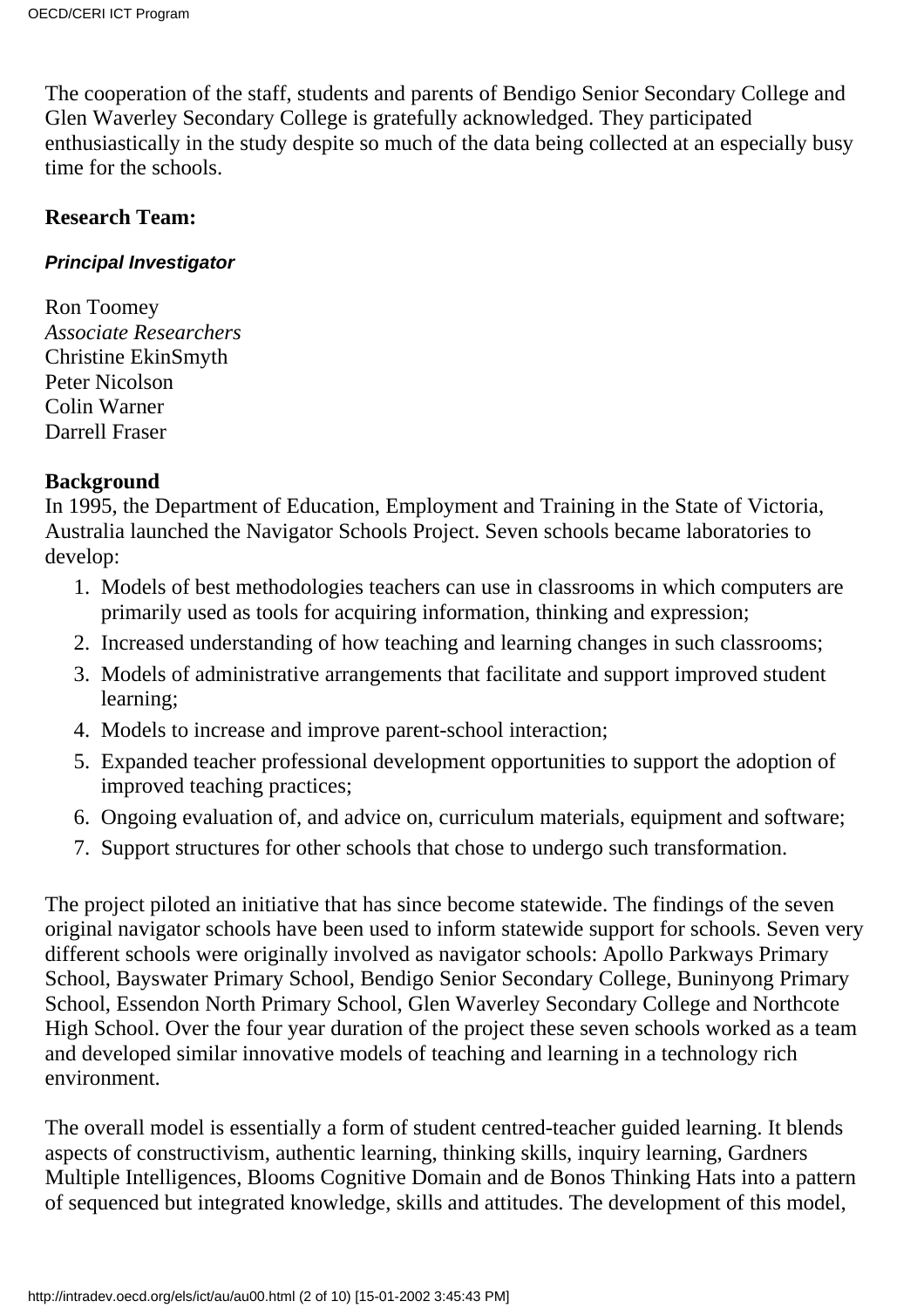and how Information and Communication Technologies (ICT) might be used within it, has been the focus of much of the work of the project. The schools and teachers are continuously refining the model through ongoing reflection on classroom practice involving teachers and students.

In the process of developing the model all of the schools have, in a whole school reform sense, re-engineered themselves. In this context, re-engineering means changing curriculum, changing school management procedures, changing teaching and learning practices and changing approaches to staff development. This approach to re-engineering is designed to achieve whole school reform. Whole school reform in this regard means changing the curriculum, changing approaches to learning and teaching, **and** changing **the** administrative and management practices in ways that make the school more effective.

Two of these schools, Bendigo Senior Secondary College and Glen Waverley Secondary College, participated in this OECD study. The Principal Investigator for the OECD study had also been previously commissioned to conduct between 1999 and 2000 for the Victorian Department of Education, Employment and Training the evaluation of the Navigator Schools program. Thus he has had a relatively long association with the schools and was able to draw upon it during the conduct of this investigation.

# **The Case Study Schools**

# Glen Waverley Secondary College

Glen Waverley Secondary College (GWSC) is a coeducational school with an enrolment of **1830** students in years 7 to 12. It is located in the eastern suburbs of the Australian State of Victorias largest city, Melbourne. There are 30 international full fee paying students at the school. The staff numbers 155, 125 teaching staff and 30 non-teaching. It has an annual global budget $\left[1\right]$  of approximately \$9 million.

<span id="page-2-0"></span>The college was opened in 1960 and many of its buildings are from that era. However, the college has recently undergone extensive refurbishment to create a modern and vibrant learning environment that reflects the changing nature of teaching and learning that is taking place there. The remodeling commenced with the construction of a new Science and Technology Centre in 1995 that created contemporary, open and transparent learning spaces that would allow teachers and students to interact in their learning in a way that was restricted in traditional classrooms. The extensive use of glass is a noticeable feature allowing all aspects of learning and teaching to be easily observed throughout the college. College resources have been redirected to the remodelling of the remainder of the buildings. The transparency of classes through the use of glass is an ongoing feature of the college architecture.

Some major features of this rebuilding work have been the computer networking of all areas of the college and the creation of withdrawal spaces where students can work independently from their classroom teacher. At GWSC it is a routine occurrence to see a teacher operating with students in two or three separate locations so that learning is not restricted to the single,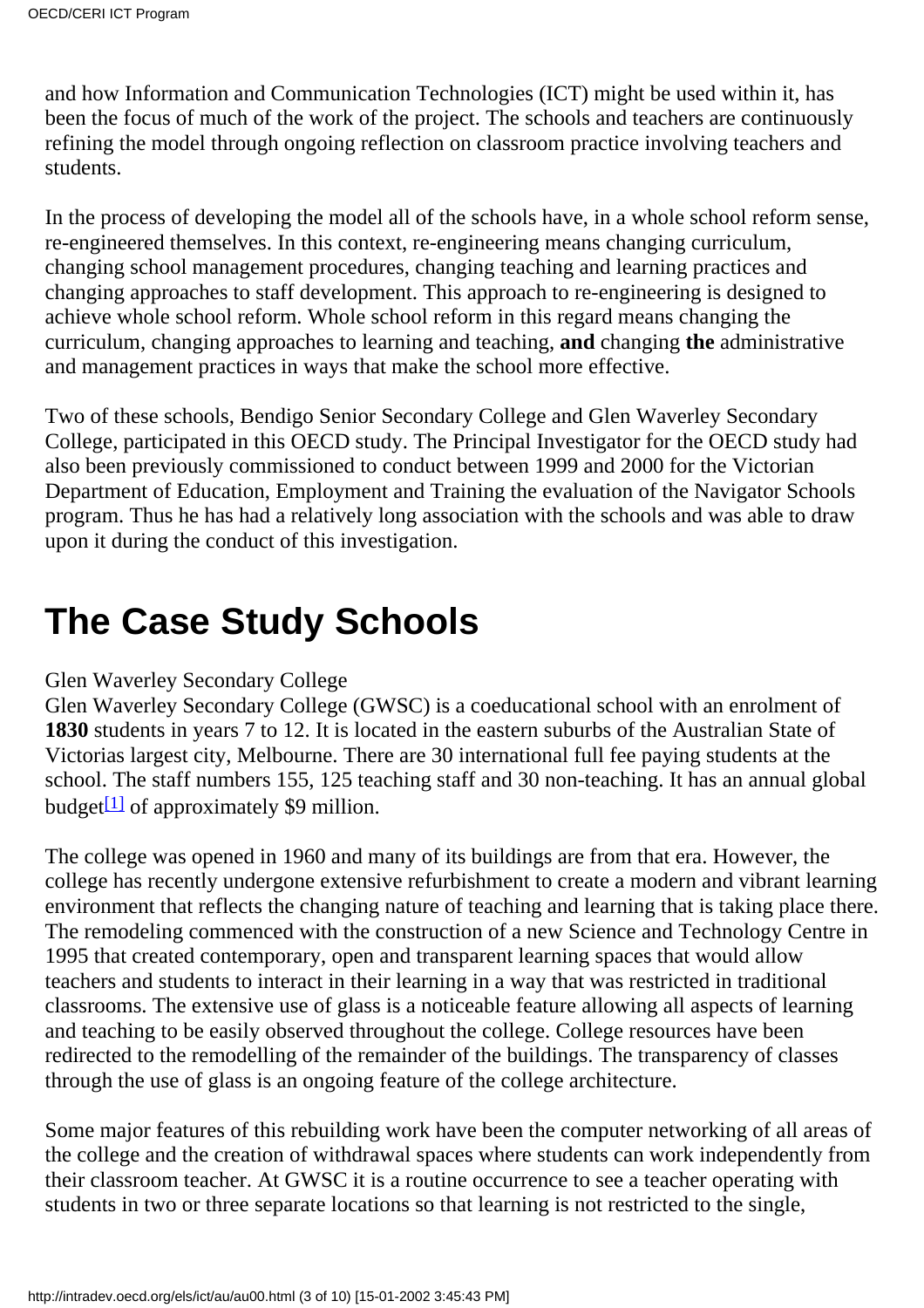teacher-centred classroom.

The students also have access to modern landscaped outdoor spaces at the Glen Waverley site and access to a rural campus, Nayook Outdoor Education Centre located 100 kilometres from Melbourne.

Nayook provides an outdoor program for all students in the junior school. Students in year 7 and year 8 undertake a sequential outdoor program covering experiences such as canoeing, water watch activities, cycling, bushwalking, rock climbing, caving, adventure rope courses and navigational events. Two and a half full time teachers conduct the Nayook residential challenge program.

In general terms, the school community is relatively affluent. GWSC is also considered to be a high performing school. It has a high proportion of students who speak a language other than English at home. There are 20 language groups among the LOTE speakers whose origins largely are Asian countries such as Malaysia, China and Sri Lanka. The school is very highly regarded in the community which is also served by several large high profile and expensive non-government schools.

The school prides itself on its student retention rate. It retains virtually all of its students through the final years of secondary schooling with over 90% of those graduating from Year 12 proceeding to tertiary education.

The college has a very considered policy on student individualisation, relating to the first goal of the schools 2000 Strategic Focus: *Care of the Individual Learner*. The school emphasises the teachers' responsibility to all learners to enable each student to access the support they require to make progress. Initiatives have included the Junior School Curriculum Trial of 1999-2000, which consisted of teams of teachers working with smaller groups of students. The main goals of this trial were to improve student welfare and a sense of belonging, to enhance student learning and enhance teacher professional growth and to improve teacher welfare. Evaluation of this trial has led to a restructure of the curriculum in years 7 to 10 beginning in 2001.

The ongoing improvement of the quality of teaching and learning combined with the innovative use of Information and Communication Technologies (ICT) has been the major focus of school reform for six years. This has seen substantial resources being redirected into professional learning and programs that will assist students and teachers to become effective lifelong learners.

A constant stream of visitors through the school observes teachers and students in action. The visitors come from all around the world as well as locally, some staying only an hour or so, others participating in professional development activities for several days. Over a thousand visitors come each year. Students and teachers at GWSC are the centre of international attention. Visiting educators, politicians, industry people and others investigating innovations in teaching and learning are invited to request staff members to explain and elaborate their everyday practices.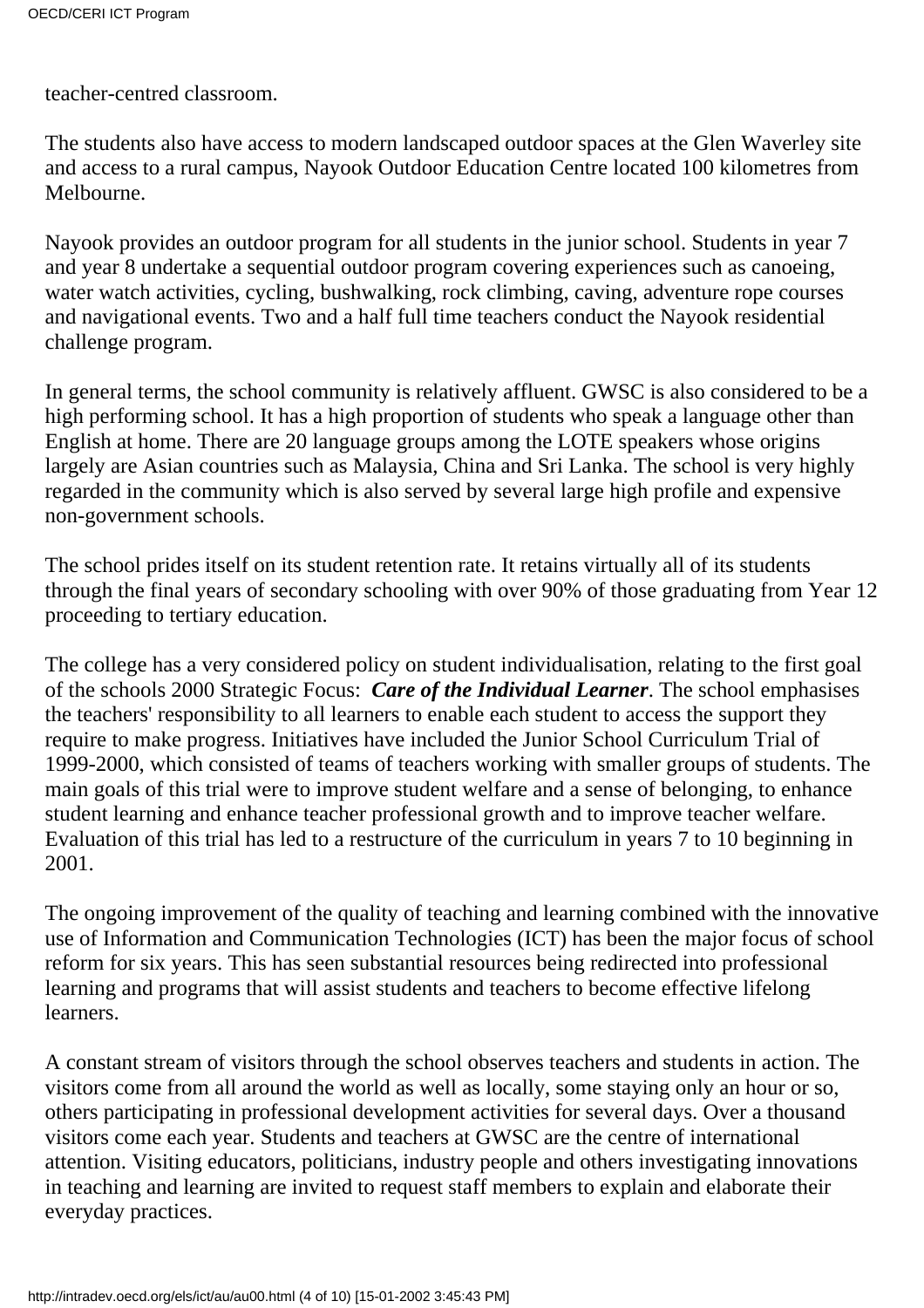The overwhelming impression one forms after being in the school is that it is a place that values learning. It describes itself as a learning organisation and assiduously works on achieving that as a major goal. In classrooms, students are engaged and enjoy a challenge. In return they challenge teachers to provide a learning environment which leads to higher learning. Teachers participate in a personal program of on-going professional learning. The senior management consistently advocates processes and programs designed to continually improve learning and teaching at the school. ICTs are an integral part of GWSC. They are found in all areas of the school, including most classrooms and all staffrooms, enabling routine access for students and staff. The college is a technology rich learning environment where students and teachers access the technology tools they require not only from all areas within the school but from home as well.

#### **Bendigo Senior Secondary College**

Bendigo Senior Secondary College (BSSC) is a single campus senior secondary college with 1787 students enrolled in years 11 and 12, the final two years of secondary school in Victoria, Australia. They are involved in 9 study areas including the Arts, Business Studies, English, Human Development, Mathematics, Science, Technology Studies including Information Technology, Studies of Society and Environment (SOSE) and Languages Other Than English (LOTE). There is also a range of Vocational Education and Training (VET) courses offered to students. There is a staff of 113 effective full time teachers and forty six support staff. The school s annual operating budget exceeds \$8.6 million.

The college is centrally located, adjacent to the City of Bendigo s public gardens, which provide the outlook from the front of its nineteen twenties style red brick building. The school itself was established in 1922.

Approximately four thousand visitors come annually to inspect the school on the grounds of its international reputation in the field of school restructuring and particularly the use of ICT in the restructuring process.

There is an air of collegiality about the school. Teachers plan and work in groups. There are numerous working groups, some developing new practices and others monitoring current practices. Students are considered to be young adults. The expectation is that they will accept responsibility for their own learning. There is a sense of harmony and purpose within the energetic school community.

Bendigo is the Australian State of Victorias fourth largest city of eighty thousand people. It is the regional centre for Central Victoria. It is a heritage city that has its origins in the gold mining that occurred in the district in the eighteen fifties.

<span id="page-4-0"></span>BSSC is in like school Group Five<sup>[2]</sup> within the Victorian Department of Education, Employment and Training s categorisations of state secondary schools. Group Five has a relatively high proportion of students on Education Maintenance Allowance/Youth Allowance and a low proportion of Non English Speaking Background (NESB) students. The schools in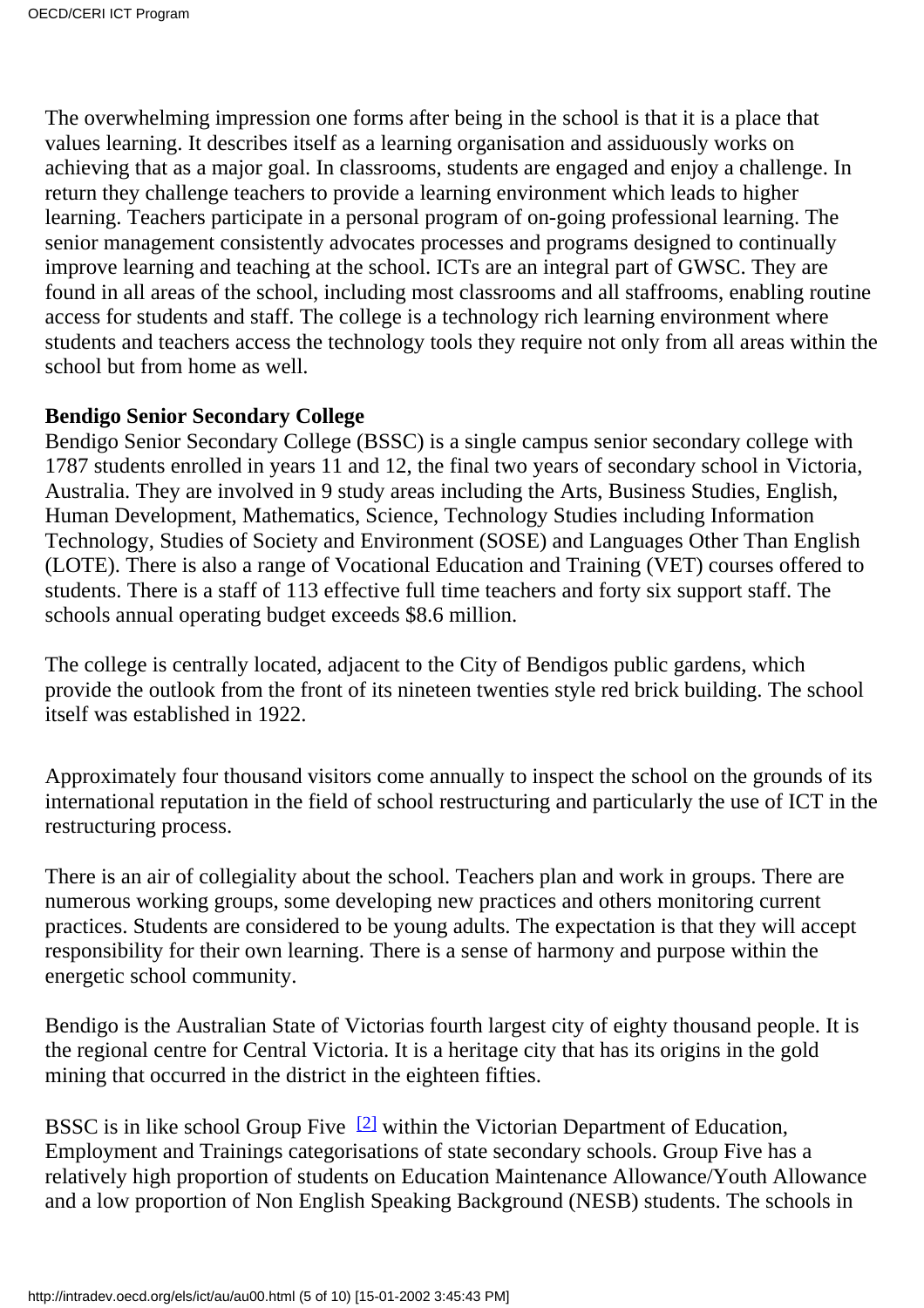this like school group are not considered to be high performance schools.

<span id="page-5-1"></span><span id="page-5-0"></span>The school places strong emphasis on lifelong learning skills. It offers the greatest range of units at the senior secondary level in Victoria (VCE)<sup>[3]</sup>, a range of Vocational and Education Training (VET)<sup>[4]</sup> programs, apprenticeships, traineeships and is an accredited provider of CISCO, Microsoft and Aries<sup>[\[5\]](#page-9-4)</sup> courses.

<span id="page-5-2"></span>The VCE marks the satisfactory completion of secondary schooling in Victoria. It is comprised of forty-four study designs and ten VET courses that are offered over the final two years of secondary schooling. Typically, students select the equivalent of five subjects each year.

The VCE was in a transition period during the year two thousand. It has been revised to incorporate more school based tests and fewer of the large scale, research based projects that characterised its previous form. According to some staff members at BSSC this has made some students more inordinately focussed on the content and assessment aspects of study designs than was formerly the case. This has had, in their view, the effect of making generic skill development in young people more challenging at present as the new system beds down.

BSSC takes the notion of continuous improvement very seriously. All aspects of the college are subjected to ongoing evaluation processes. Recently, the college moved to be accredited by the European Council of Independent Schools (ECIS). One reason for doing so was the desire to be able to bench-mark itself against strong international criteria.

Since 1994, BSSC has been pursuing an agenda for whole school change which encompasses three main things:

- The development of a consensus within the school community that teaching and learning has to be active, constructivist and experiential and that classrooms have to change to accommodate such an approach
- The belief that well integrated use of ICT enhances teaching and learning
- The belief that schools have to be restructured to support the changed classroom.

The key goal of the whole school reform effort has been to improve the quality of teaching and learning at the college. The incorporation of the widespread, effective use of ICT, a reconsideration of approaches to teaching and learning and an organisational restructure were all, in combination, intended to contribute to that key goal. ICT was the catalyst for the reform effort. Its introduction was to play a major role in the transformation of teaching and learning and the reorganisation of management and administration arrangements.

Over the past seven years the school has:

- Revised its overall organisational and management structure
- Reorganised its decision making processes and procedures
- Expanded and revised its curriculum arrangements
- Developed an extensive in-house professional development program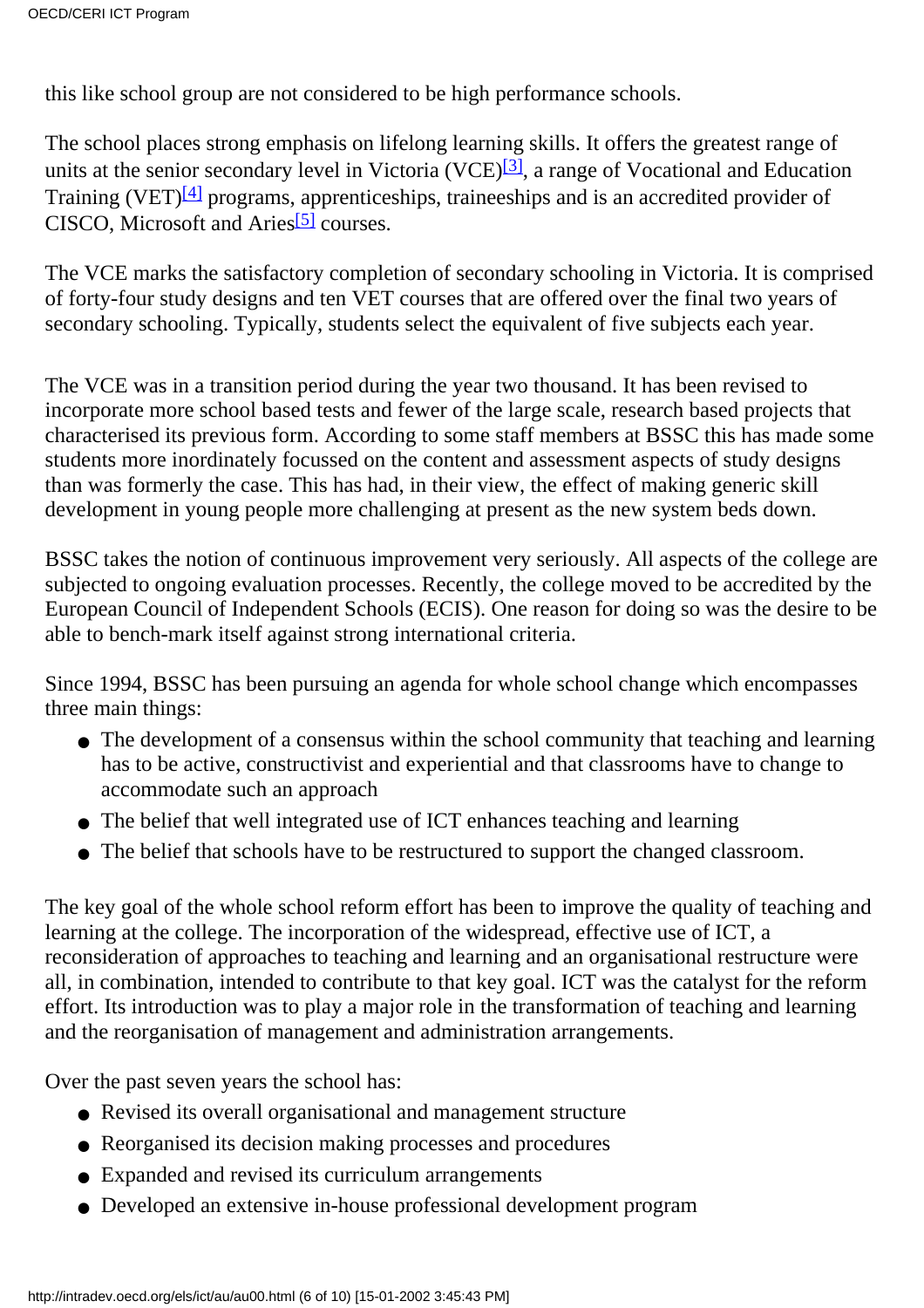- Established a formal annual review and appraisal process for all staff
- Radically revised its timetable and the pattern of student access to the school and staff
- Redesigned much of the classroom space so as to accommodate better student centred-teacher guided learning
- Improved the sense of professionalism amongst the staff and increased staff s work ethic
- Integrated the school into the family, business and wider education community aspects of Bendigo
- Firmly located itself as an international leading school in the integration of ICT into a wholly changed school setting.

In short, it has very successfully achieved a program of whole school change. Some of the main effects of the changes have been:

- Improved staff morale
- Increased skill levels in using ICT
- Substantially improved externally assessed student learning outcomes
- Increased parental satisfaction with the school
- Increased sense of professionalism on the part of staff
- Increased work ethic reported by staff.

#### **An Overview of the Findings from the Case Studies**

*Hypothesis One - Technology is a strong catalyst for educational innovation especially when the WWW is involved, or*

*Where true school wide improvement is found technology served as only an additional resource and not as a catalyst. The forces that drove the improvements also drove the application of technology to specific educational problems*

At Bendigo Senior Secondary College ICT was a strong catalyst for educational innovation and the power of networks and the Internet were an integral part of this innovation because of their role in increasing communication, collaboration and sharing. Whilst the focus of ICT usage at the school was from day one on curriculum and on teaching and learning it was, nevertheless, the vision that ICT would transform schools that spawned the whole school change effort at BSSC. ICT has been the catalyst for changing teaching and learning practices. It has been the instrument for changing management practices.

In the case of Glen Waverley Secondary College the focus of the innovation has always been improved teaching and learning. At GWSC the serious use of information and communication technologies came after the college embarked on its effort to reform conceptions and practices about teaching and learning. Learning technologies ICT has been incorporated into the change process and used to challenge teachers and students about their views of teaching and learning. According to the Principal:

*Technology is a catalyst but must be accompanied by changes to approaches to teaching and learning. Whole school restructure is absolutely essential. It is a complex and interrelated*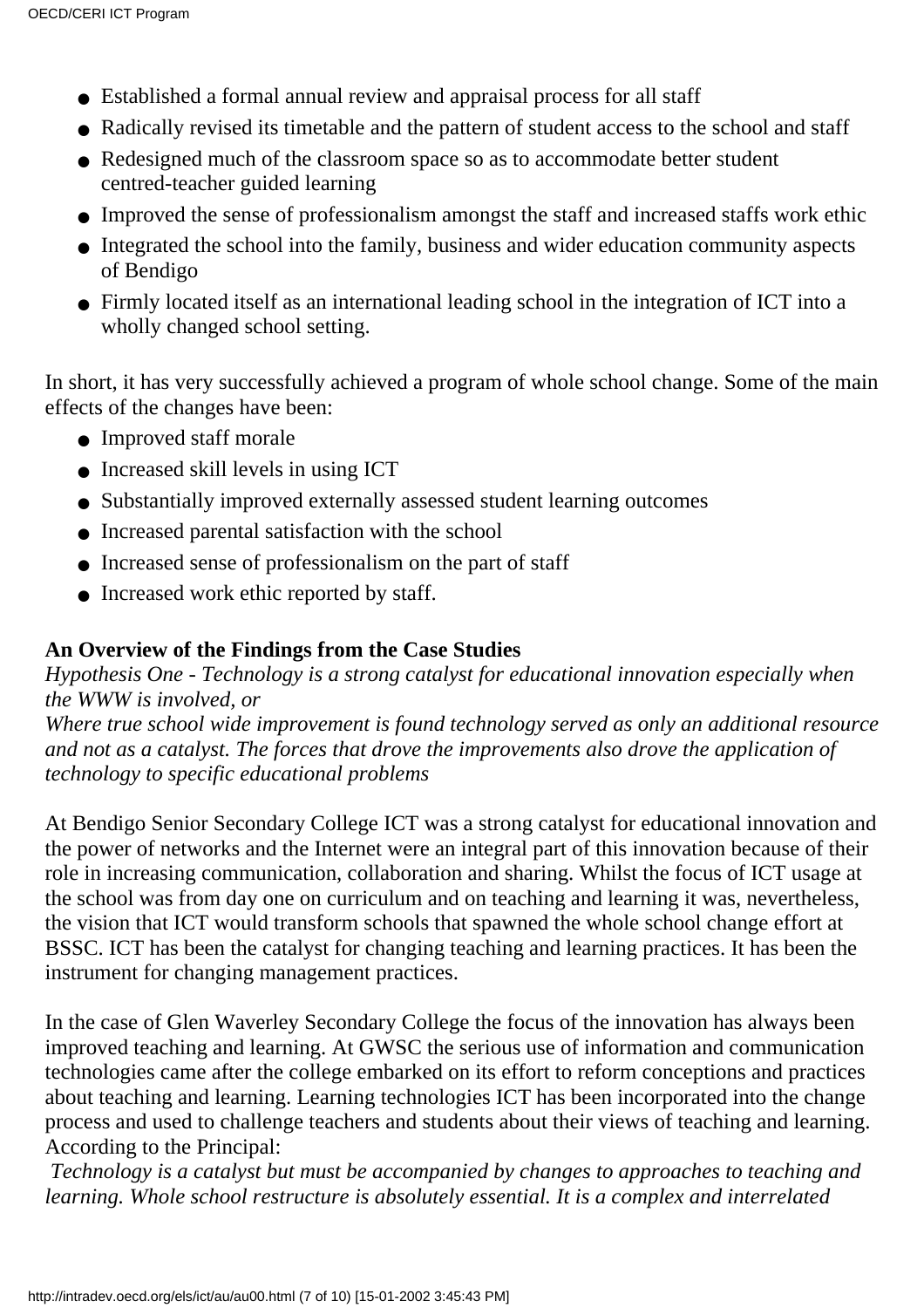*change process. New technologies can help to transform schools but only if they are used to support new models of teaching and learning. If technology is simply used to automate traditional models of teaching and learning then it will have very little impact on school*.

*Hypothesis Two - Diffusion follows the pattern of stages (know, persuade, decide implement and integrate). There are early adopters through to resistors. There are mass media channels and personal channels for communication, the innovation must have advantages, must be consistent with prevailing values, not too difficult to understand, be able to be experimented with, see the results or Different diffusion patterns exist for ICT*

The former hypothesis is supported by the evidence from the two cases. Both colleges had been investigating the potential of technology and its impact on learning, however staff skill levels and awareness of the role technology could play were minimal. Initial diffusion proceeded through a set of coaches. Staff moved through stages similar to the Roger s model for diffusion. Diffusion was assisted by mentoring processes. As people gained confidence and skill they adapted the learning technologies and made it a tool for enabling a review of teaching and learning and whole school change.

The diffusion of ideas about the use of ICT to improve teaching and learning followed the pattern described by Rogers. People proceeded through stages. Most started by getting to know the details of ICT. Over time they proceeded through the stages of deciding to use ICT through to personalising its uses and integrating it into their repertoire of teaching skills. People moved at different rates through these stages. They were assisted by peers. The process of moving through the stages was helped when people felt they were emotionally supported. By emotional support people meant:

*the teaching and learning coaches also provided emotional support. They didnt make you feel you were silly or inferior if you had trouble with the technology. You felt you were part of a team all working on it together*.

There were groups of early adopters and resistors. Early adopters are characterised by their colleagues as risk takers and reflectors. There were also groups of laggards who resisted using ICT because they feel it is unnecessary or because it required them to develop new skills which they felt would require too much time. Tying performance with ICT to annual performance plans helped to overcome this frame of mind.

*Hypothesis Three - Successful implementation of ICT depends mostly on staff competence on the integration of ICT into instruction and learning. This hypothesis assumes teachers mediate ICT applications when they are successful, and that ICT s academic value relates positively to teacher competence, or*

*Technological infrastructure and student competence rather than teacher competence determine ICT implementation outcomes*

A combination of both hypotheses is supported by both case studies.

The technology and infrastructure must be reliable, powerful and efficient.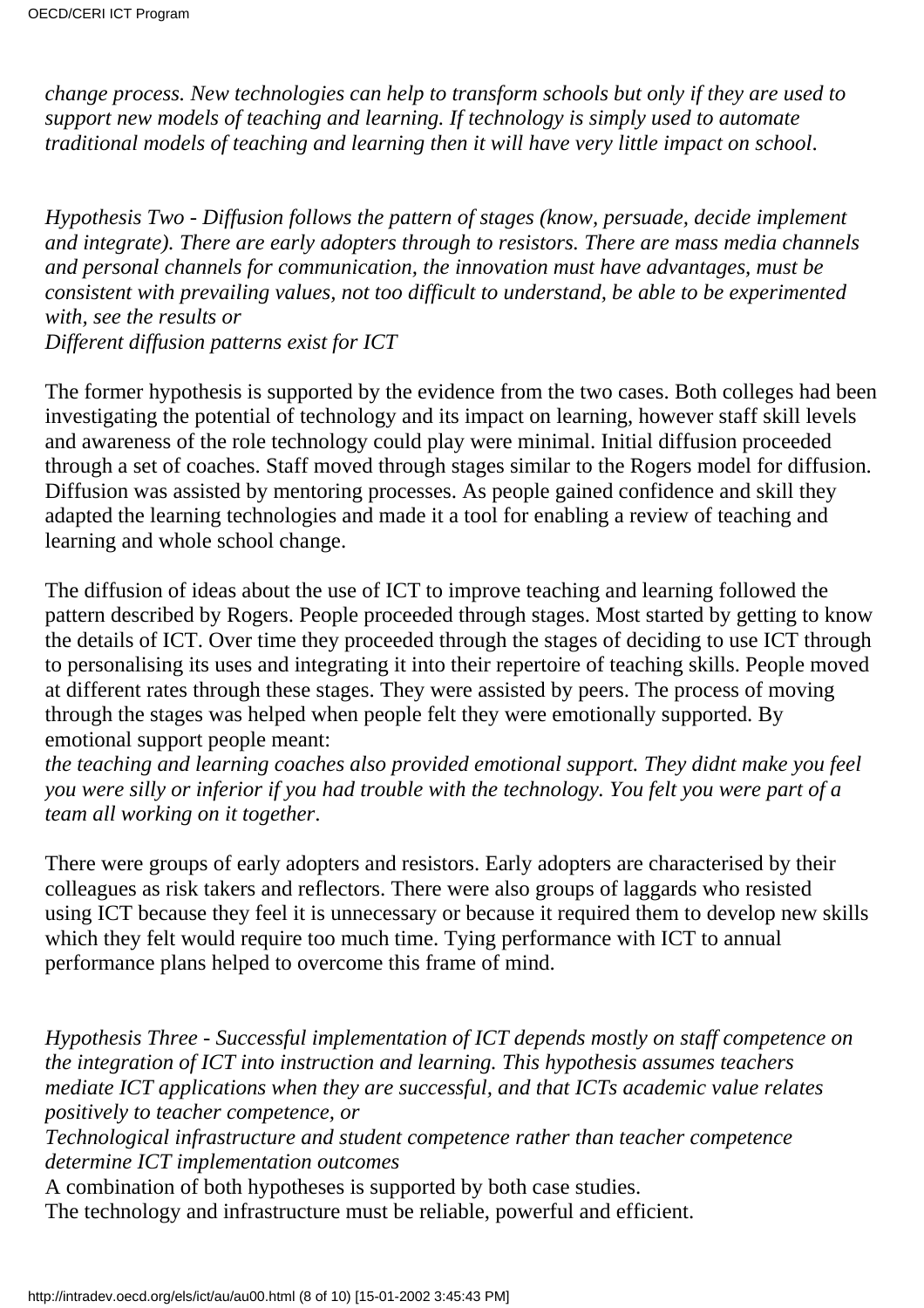Successful implementation of learning technologies at GWSC results from having learning technologies supporting good teaching and learning. GWSC is an environment where teachers are expected to implement learning technologies. Their attempts to do so are monitored. They are encouraged to implement learning technologies by having its use tied to the performance appraisal. Student competence is a focus and is developed, although there is still further work to be done in this area.

At BSSC successful implementation results from having ICT supporting good teaching and learning in an environment where teachers are expected to implement it through ICT implementation plans, teaching charters, performance appraisal and the like. Successful implementation requires the staff to gradually acquire competence with ICT, sometimes with the assistance of students and regularly with the help of colleagues.

*Hypothesis Four - Gaps in academic performance between high and low poverty students do not increase when equal access to ICT is available to all, or More advantaged students leap ahead in ICT rich environments*

#### According to the Principal of GWSC:

*Access is the crucial issue here. Even though all students can have access from home, if they subscribe, the college also opens for extended hours to facilitate access to facilities. Staff at GWSC generally considers that all students are advantaged by ICT. They are able to take greater initiative in using it for autonomous learning.*

The BSSC case study demonstrates that academic standards are set by a range of factors but most especially:

- staff expectations,
- the sense of competition with other schools, and
- the culture of student trust.

*Hypothesis Five - Successful implementation of ICT leads to higher standards in spite of low quality ICT materials. Academic standards are a function of teacher and school expectations and not of the standards of textbooks or ICT materials, or Academic standards will be lowered because young people are not able to use the technology to their advantage*

At GWSC and BSSC teachers have taken the initiative to use and develop their own resources for students. The focus is on teachers and students as developers and creators, on the use of software to create appropriate materials and resources rather than the use of content already developed. There is a range of high quality software available for teachers and students and support structures in place to empower students and teachers as creative users and developers of resources.

Staff members critically evaluate technology resources as they would other resources. There is access to content materials such as encyclopedias and the Internet to aid research. Students are